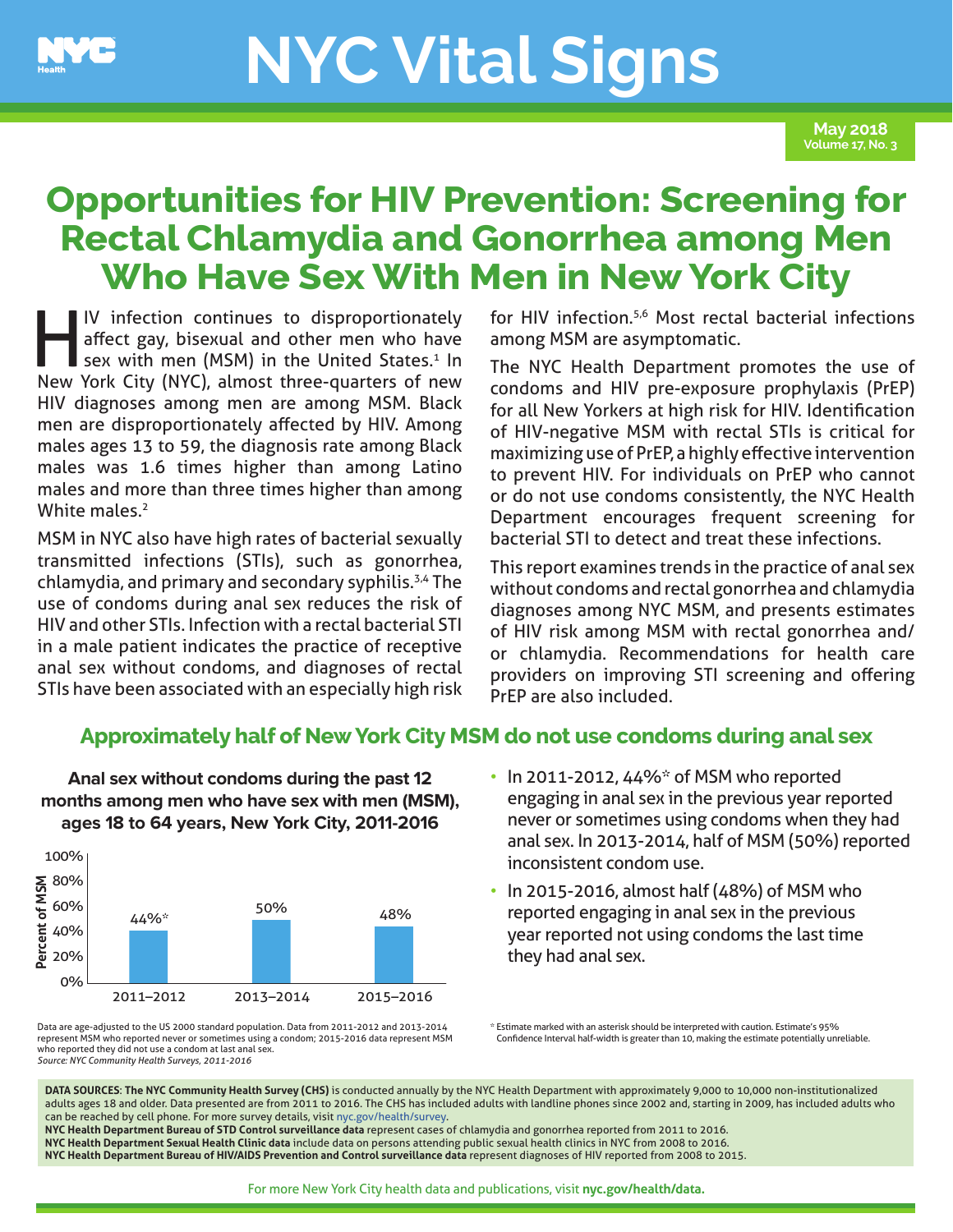# **Screening is critical to identify more rectal gonorrhea and chlamydia infections**

- From 2011 to 2016, there were steady increases in the number of rectal gonorrhea and chlamydia diagnoses reported to the NYC Health Department.
- This reflects increases in the number of laboratories that offer rectal testing and increases in the number of health care providers who tested patients for rectal STIs, or increased population burden.

#### **Reported cases of rectal gonorrhea and chlamydia among men, New York City, 2011-2016**



*Source: NYC Health Department Bureau of STD Control surveillance data, 2011-2016*

#### **Number tested and prevalence of rectal gonorrhea and chlamydia among men who have sex with men attending Health Department clinics, New York City, 2014-2016**



• At NYC Health Department Sexual Health Clinics, all patients reporting receptive anal sex are screened for rectal STI (more than 5,000 MSM per year). From 2014 to 2016, more than 10% had rectal chlamydia, and 3% had concurrent infections each year.

# **There is a high risk of HIV diagnosis following rectal gonorrhea**  and/or chlamydia diagnoses<sup>6</sup>

- One in 15 (7%) HIV-negative MSM who were diagnosed with rectal gonorrhea or rectal chlamydia (or both) in NYC Health Department Sexual Health Clinics were diagnosed with HIV within a year.
- HIV incidence was highest among Black MSM with rectal gonorrhea and/ or chlamydia (15%; one in seven Black MSM with rectal infections).
- HIV incidence was also high among MSM with concurrent rectal gonorrhea and chlamydia infection (11%; one in ten MSM with concurrent rectal MSM=men who have sex with men.<br>
<sup>^</sup>White, Black, Asian, and Other race categories exclude Latino ethnicity.

**Annual HIV incidence among MSM with a history of rectal gonorrhea and/or chlamydia, New York City, 2008-2011**



Latino includes Hispanic or Latino of any race. Other race includes persons with missing or multiple races. CT= chlamydia; GC= gonorrhea

Sources: NYC Health Department Sexual Health Clinic data, 2008-2011 and NYC Health Department<br>HIV/AIDS Prevention and Control surveillance data, 2008-2011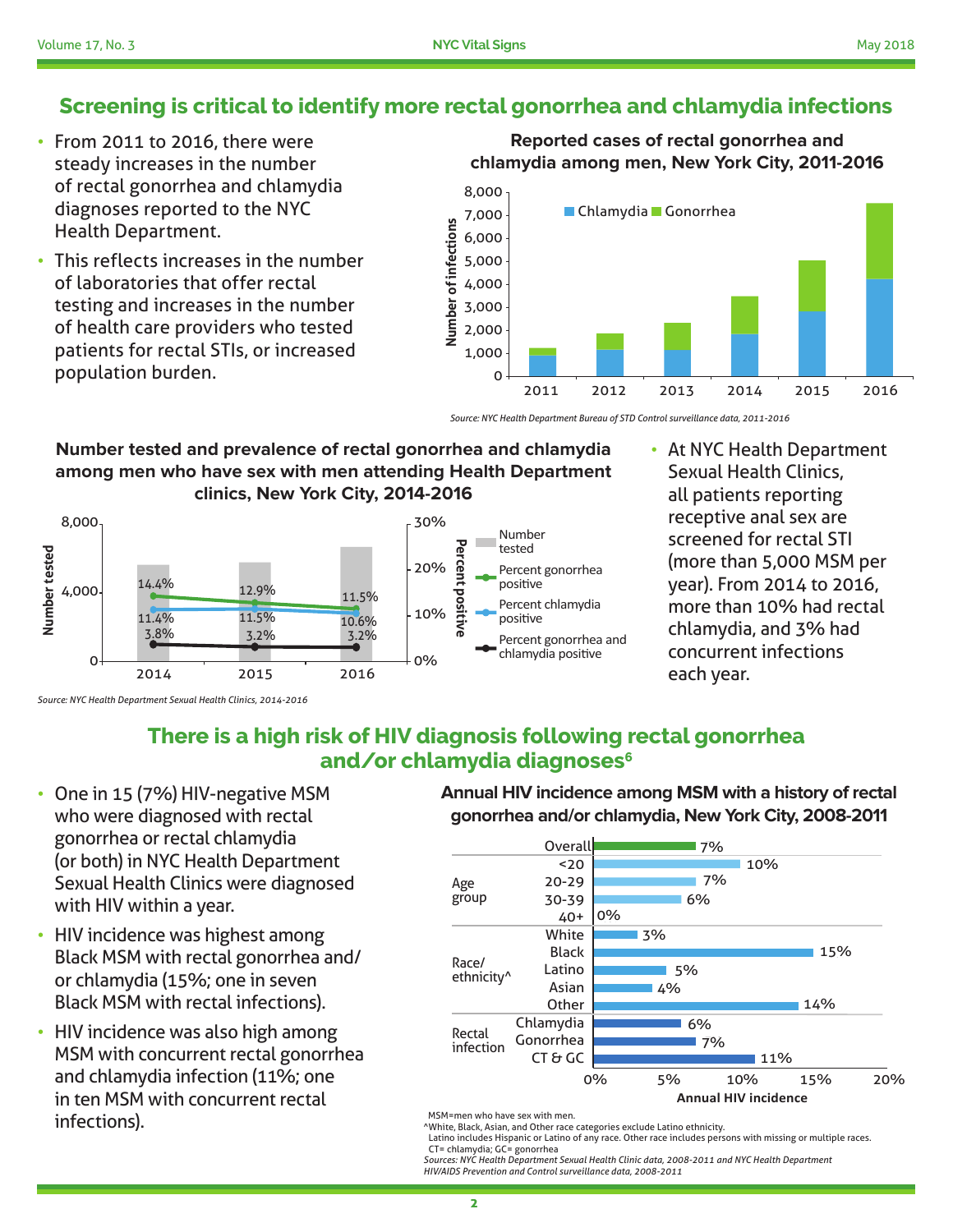### **Despite gonorrhea and chlamydia screening recommendations for men and women, few New York City providers diagnose rectal gonorrhea and chlamydia among HIV-negative men**

**Health care facilities reporting urogenital gonorrhea and/or chlamydia diagnoses among women 15 to 24 years, 2015**



The United Hospital Fund classifies New York City into 42 neighborhoods, comprised of contiguous ZIP codes. *Source: NYC Health Department Bureau of STD Control surveillance data, 2015*

- In 2015, more than 1,700 health care providers and facilities across NYC reported diagnoses of urogenital chlamydia and/or gonorrhea among women ages 15 to 24 years.
- This indicates adherence to national screening guidelines for annual chlamydia and gonorrhea screening of all sexually active women less than 25 years.<sup>7</sup>

**Health care facilities reporting rectal gonorrhea and/or chlamydia diagnoses among HIV-negative men (2015), and estimated MSM population by neighborhood**



MSM=men who have sex with men. The United Hospital Fund classifies New York City into 42 neighborhoods, comprised of contiguous ZIP codes, several of which were combined to create the 17 neighborhoods presented here. *Sources: NYC Health Department Bureau of STD Control surveillance data, 2015, NYC Health Department HIV/*

*AIDS Prevention and Control surveillance data, 2015, and NYC Community Health Survey, 2012-2016*

- Despite national, state, and local recommendations to screen MSM who engage in receptive anal sex for rectal gonorrhea and chlamydia at least annually,<sup>7-8</sup> diagnoses among HIV-negative men in NYC were scarce among health care facilities across the city. Only 118 facilities reported at least one case of rectal gonorrhea or chlamydia among HIV-negative MSM in 2015.
- In 2015, the majority of rectal gonorrhea and chlamydia diagnoses in NYC were reported by providers and facilities in neighborhoods where many MSM live. However, there were other neighborhoods in parts of Queens and Brooklyn where a large number of MSM live, but where very few diagnoses were reported, indicating a need for expanding availability and access to rectal STI screening.